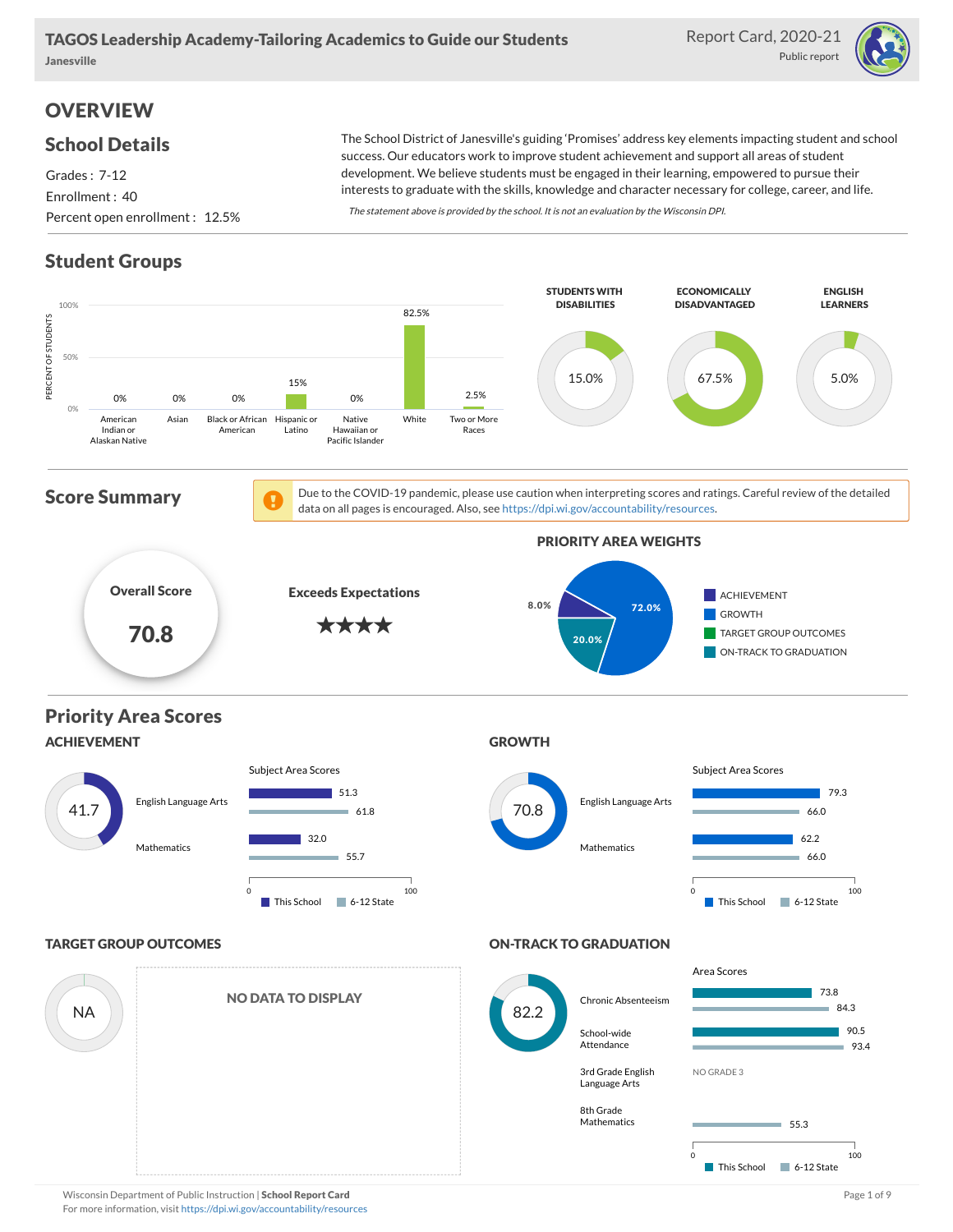

## ACHIEVEMENT

This priority area summarizes how this school's students performed on state assessments using a points-based proficiency system that gives partial credit for Basic test performance and extra credit for Advanced performance. The score is a multi-year average of English language arts and mathematics subscores.



## Student Group Achievement, 2020-21 (for information only)

Group size is given in parentheses. Groups with fewer than 20 students are not displayed.

#### ENGLISH LANGUAGE ARTS

|       |              | Point change from<br>prior year |       |         |      | Point change from<br>prior year |
|-------|--------------|---------------------------------|-------|---------|------|---------------------------------|
|       |              |                                 |       |         |      |                                 |
| White | 36.4<br>(22) | $-26.1$                         | White | (22)    | 31.8 | $-7.0$                          |
|       |              |                                 |       |         |      |                                 |
|       | $\mathsf 0$  | 100                             |       | $\circ$ |      | 100                             |

#### Performance Levels by Year

These graphs show school-wide percentages and group sizes of students performing at each level.

#### ENGLISH LANGUAGE ARTS



#### **MATHEMATICS**

**MATHEMATICS** 



Wisconsin Department of Public Instruction | School Report Card Page 2 of 9 and 2 of 9 and 2 of 9 and 2 of 9 and 2 of 9 and 2 of 9 and 2 of 9 and 2 of 9 and 2 of 9 and 2 of 9 and 2 of 9 and 2 of 9 and 2 of 9 and 2 of 9 and

For more information, visit <https://dpi.wi.gov/accountability/resources>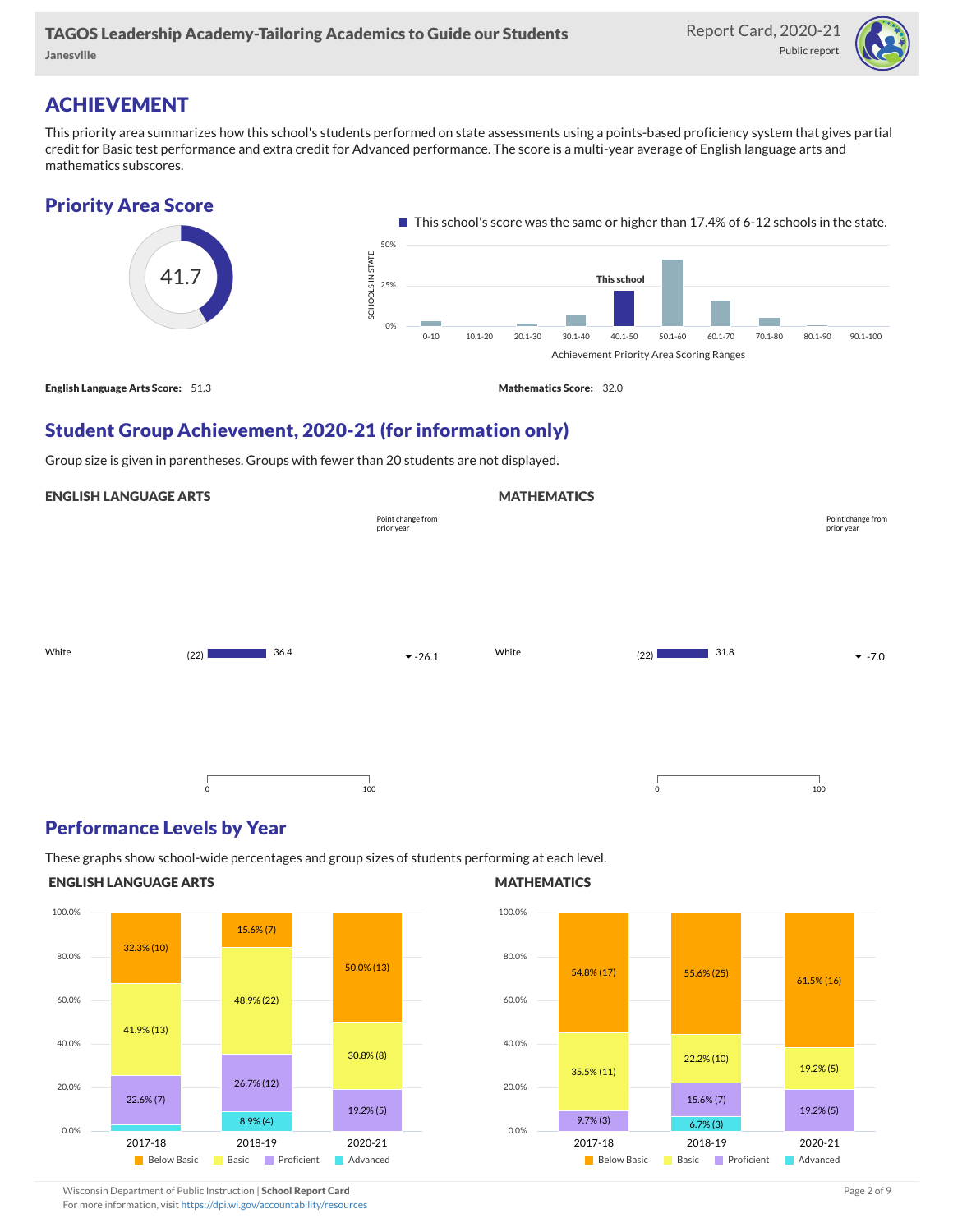

## ACHIEVEMENT - ADDITIONAL INFORMATION

The data on this page is for information only.

## Test Participation Rates, 2020-21

| <b>ENGLISH LANGUAGE ARTS</b> |                                   | <b>MATHEMATICS</b> |                                   |  |  |  |  |
|------------------------------|-----------------------------------|--------------------|-----------------------------------|--|--|--|--|
| All students                 | Lowest-participating group:       | All students       | Lowest-participating group:       |  |  |  |  |
|                              | <b>Economically Disadvantaged</b> |                    | <b>Economically Disadvantaged</b> |  |  |  |  |
| 97.0%                        | 95.0%                             | 97.0%              | 95.0%                             |  |  |  |  |

#### Student Group Performance Levels by Year

Groups with any full academic year students in tested grades are shown.

#### ENGLISH LANGUAGE ARTS

| 2017-18                           |                  |           |            |              |                | 2018-19          |           |            |                      | 2020-21        |                  |                                    |            |                 |                |
|-----------------------------------|------------------|-----------|------------|--------------|----------------|------------------|-----------|------------|----------------------|----------------|------------------|------------------------------------|------------|-----------------|----------------|
|                                   | Tested<br>Total# | Advanced  | Proficient | <b>Basic</b> | Below<br>Basic | Total#<br>Tested | Advanced  | Proficient | Basi<br>$\circ$      | Below<br>Basic | Tested<br>Total# | Adv<br>ance <sub></sub><br>$\circ$ | Proficient | Basi<br>$\circ$ | Below<br>Basic |
| All Students: 6-12 State          | 381,001          | 9.2%      | 33.1%      | 33.8%        | 23.9%          | 383,384          | 8.6%      | 32.2%      | 33.7%                | 25.5%          | 334,615          | 7.4%                               | 31.5%      | 35.3%           | 25.8%          |
| <b>All Students</b>               | 31               | 3.2%      | 22.6%      | 41.9%        | 32.3%          | 45               | 8.9%      | 26.7%      | 48.9%                | 15.6%          | 26               | $0.0\%$                            | 19.2%      | 30.8%           | 50.0%          |
| Hispanic or Latino                | $\angle 20$      | $\star$   | $\star$    | $\ddot{}$    | $\star$        | $\angle 20$      | $\star$   | $\star$    | $\ddot{}$            | $\star$        | $\angle 20$      | $\star$                            | $\star$    |                 |                |
| White                             | 24               | 4.2%      | 20.8%      | 41.7%        | 33.3%          | 40               | 7.5%      | 27.5%      | 47.5%                | 17.5%          | 22               | $0.0\%$                            | 22.7%      | 27.3%           | 50.0%          |
| Two or More Races                 | 0                | <b>NA</b> | <b>NA</b>  | <b>NA</b>    | <b>NA</b>      | $\Omega$         | <b>NA</b> | <b>NA</b>  | <b>NA</b>            | <b>NA</b>      | $\sim 20$        | $\star$                            | $\star$    |                 |                |
| <b>Economically Disadvantaged</b> | $\angle 20$      | $\ddot{}$ | $\star$    | ٠            | $\star$        | $\angle 20$      | $\star$   | $\star$    | $\ddot{\phantom{1}}$ | $\star$        | $\angle 20$      | $\star$                            | $\star$    |                 |                |
| <b>English Learners</b>           | $\sim 20$        | $\ddot{}$ | $\star$    | $\star$      | $\star$        | $\Omega$         | <b>NA</b> | <b>NA</b>  | <b>NA</b>            | <b>NA</b>      | $\mathbf 0$      | <b>NA</b>                          | <b>NA</b>  | <b>NA</b>       | <b>NA</b>      |
| <b>Students with Disabilities</b> | $\sim 20$        | $\ddot{}$ | $\star$    | $\star$      | $\star$        | $\angle 20$      | $\star$   | $\star$    | $\star$              | $\star$        | $\angle 20$      | $\star$                            | $\star$    |                 |                |

#### **MATHEMATICS**

|                                   | 2017-18          |           |            |           | 2018-19        |                         |           |            | 2020-21   |                |                  |           |            |           |                |
|-----------------------------------|------------------|-----------|------------|-----------|----------------|-------------------------|-----------|------------|-----------|----------------|------------------|-----------|------------|-----------|----------------|
|                                   | Tested<br>Total# | Advanced  | Proficient | Basic     | Below<br>Basic | Tested<br>Total#        | Advanced  | Proficient | Basic     | Below<br>Basic | Tested<br>Total# | Advancec  | Proficient | Basic     | Below<br>Basic |
| All Students: 6-12 State          | 381,572          | 8.1%      | 31.3%      | 30.5%     | 30.1%          | 383,883                 | 8.1%      | 30.1%      | 30.2%     | 31.7%          | 334,667          | 5.5%      | 28.0%      | 31.4%     | 35.1%          |
| <b>All Students</b>               | 31               | 0.0%      | 9.7%       | 35.5%     | 54.8%          | 45                      | 6.7%      | 15.6%      | 22.2%     | 55.6%          | 26               | 0.0%      | 19.2%      | 19.2%     | 61.5%          |
| Hispanic or Latino                | $\sim 20$        | $\ddot{}$ | $\star$    | $\star$   | $\star$        | $\overline{\big }$ < 20 | $\star$   | $\star$    |           | $\star$        | $\sim 20$        | $\star$   | $\star$    |           |                |
| White                             | 24               | 0.0%      | 12.5%      | 29.2%     | 58.3%          | 40                      | 7.5%      | 17.5%      | 20.0%     | 55.0%          | 22               | 0.0%      | 22.7%      | 18.2%     | 59.1%          |
| Two or More Races                 | 0                | <b>NA</b> | <b>NA</b>  | <b>NA</b> | <b>NA</b>      | $\Omega$                | <b>NA</b> | <b>NA</b>  | <b>NA</b> | <b>NA</b>      | $\angle 20$      | $\star$   | ٠          |           |                |
| <b>Economically Disadvantaged</b> | $\sim 20$        | $\ddot{}$ | $\star$    | $\ddot{}$ | $\star$        | $\overline{20}$         | $\star$   | $\star$    |           | $\star$        | $\angle 20$      | $\star$   | ٠          |           |                |
| English Learners                  | $\sim 20$        | $\ddot{}$ | ٠          | ٠         | $\star$        | $\Omega$                | <b>NA</b> | <b>NA</b>  | <b>NA</b> | <b>NA</b>      | $\mathbf 0$      | <b>NA</b> | <b>NA</b>  | <b>NA</b> | <b>NA</b>      |
| <b>Students with Disabilities</b> | $\overline{20}$  | $\ddot{}$ | $\star$    | $\star$   | $\star$        | $\angle 20$             | $\star$   | $\star$    | $\ddot{}$ | $\star$        | $\angle 20$      | $\star$   | $\star$    |           |                |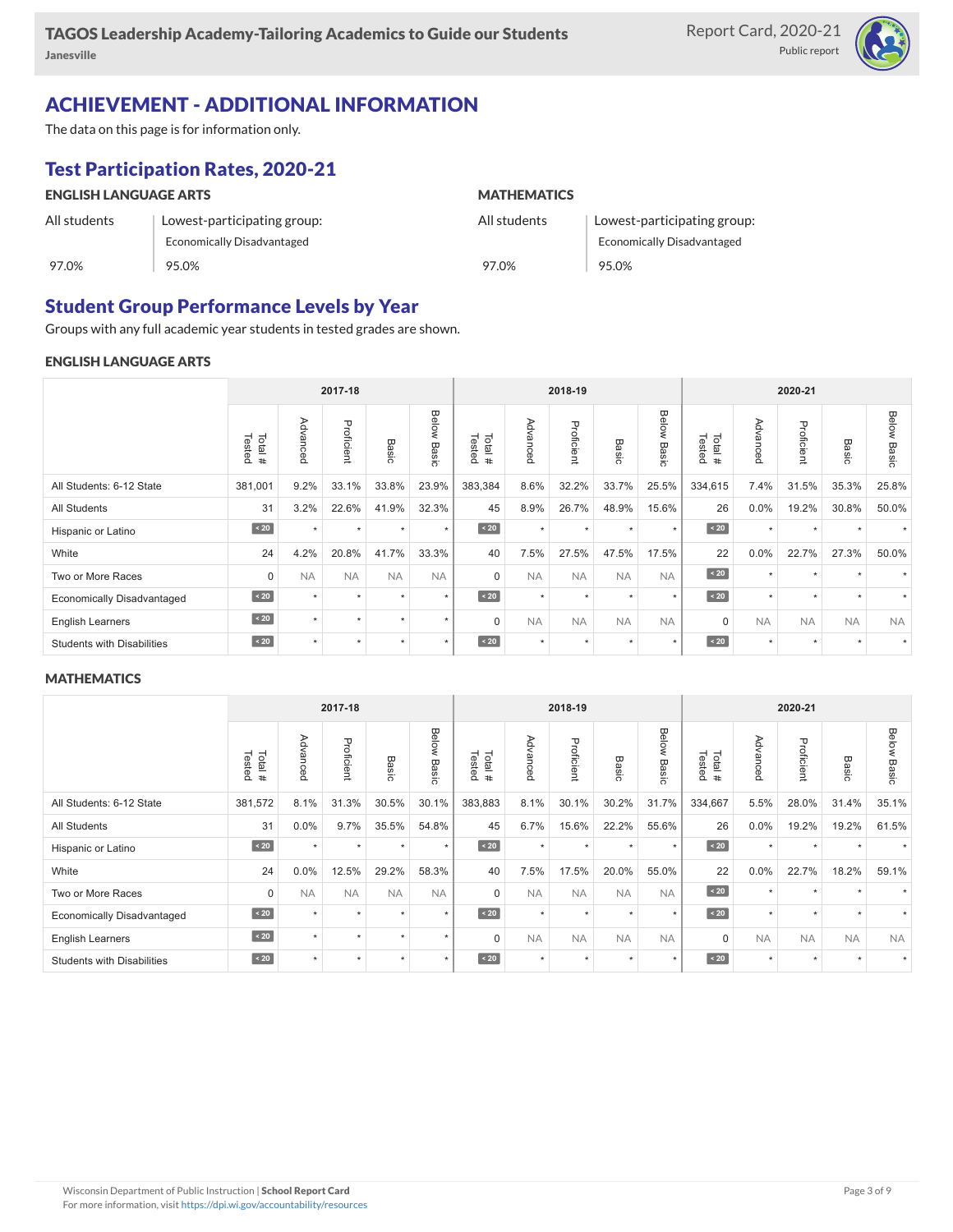

## **GROWTH**

This priority area measures year-to-year student progress on statewide tests. It uses a value-added model that seeks to control for circumstances beyond the influence of educators. A high value-added score means that on average students in the school are progressing more quickly than other, similar students. Growth is scored from 0 to 100 to match the other priority areas and is a conversion from the roughly 0 to 6 value-added score.



## Student Group Value-Added (for information only)

Value-added scores cover an approximately 0-6 range. Higher scores mean greater positive impact. A score of 3.0 is average. Group size is shown in parentheses. Groups with fewer than 20 students are not displayed. Shaded boxes indicate higher-than-average scores.

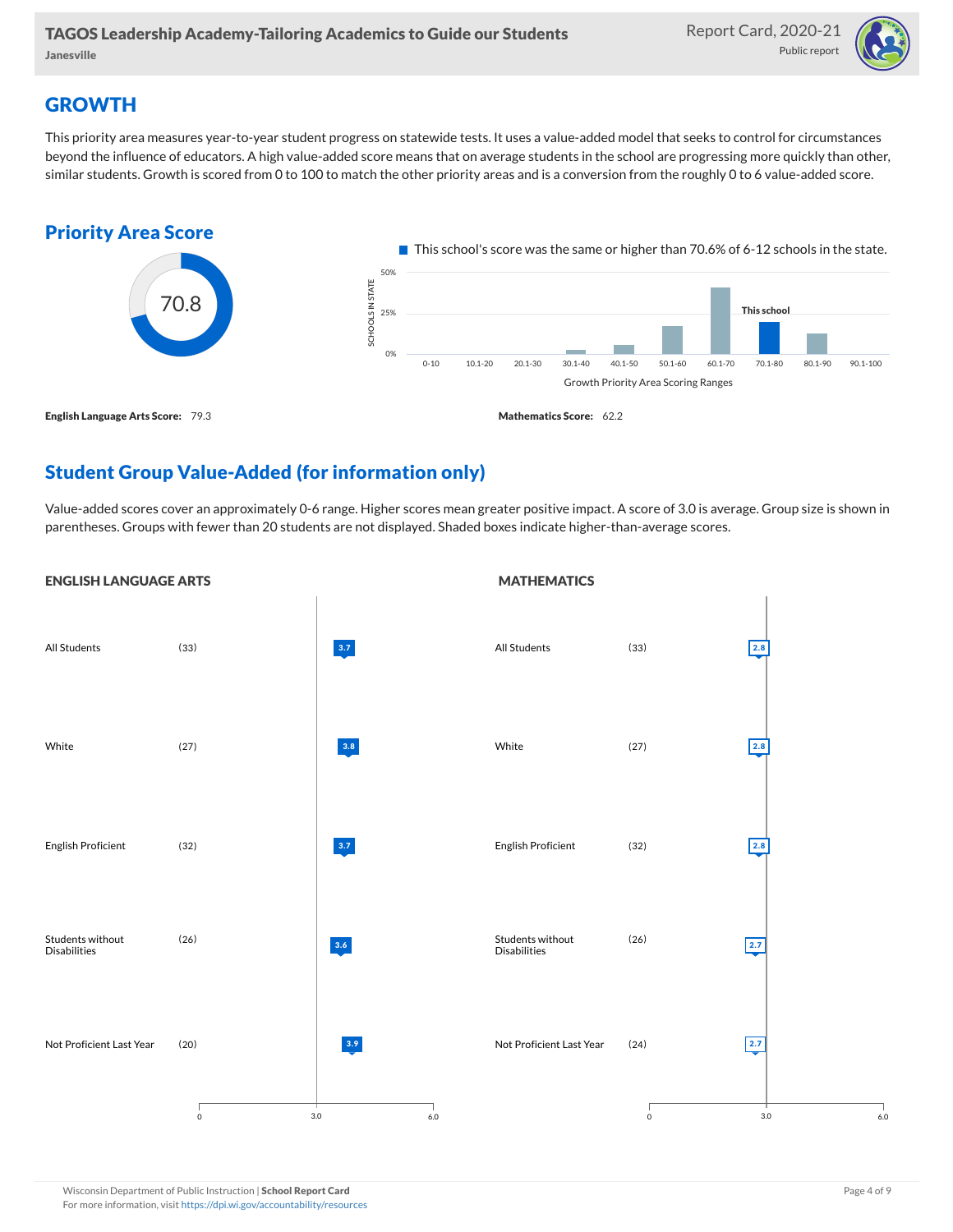

### TARGET GROUP OUTCOMES

This priority area examines outcomes for students with the lowest test scores — the Target Group. It is designed to promote equity by helping schools focus on learners who need the most support while also improving outcomes for all students. The priority area score combines component scores for achievement, growth, chronic absenteeism, and attendance or graduation rate. Data are not displayed when target groups have fewer than 20 students.

### Priority Area Score



### Component Scores

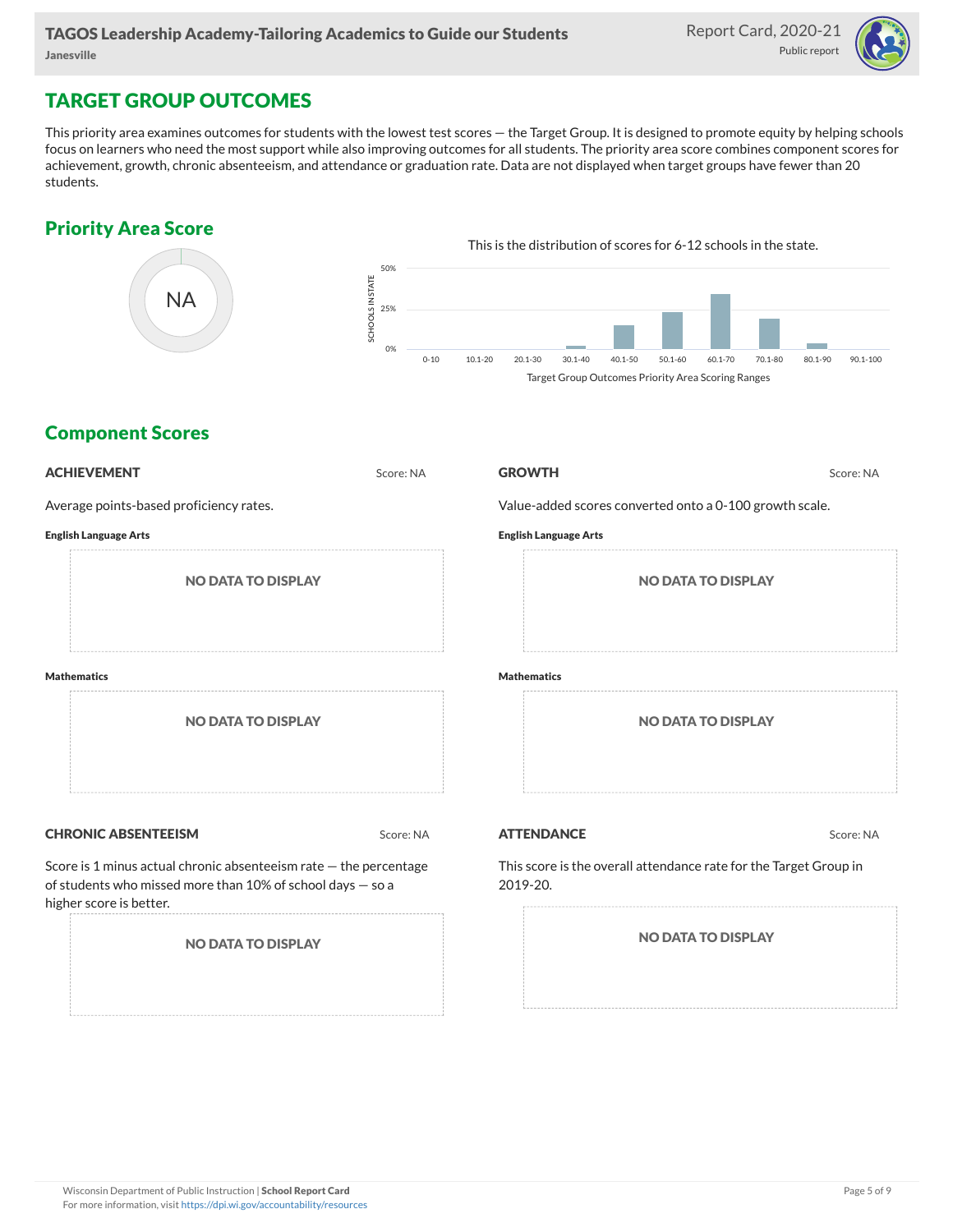

### ON-TRACK TO GRADUATION

This priority area indicates how successfully students are progressing toward completing their K-12 education. The score combines component scores for measures of student engagement and achievement.



#### Component Scores

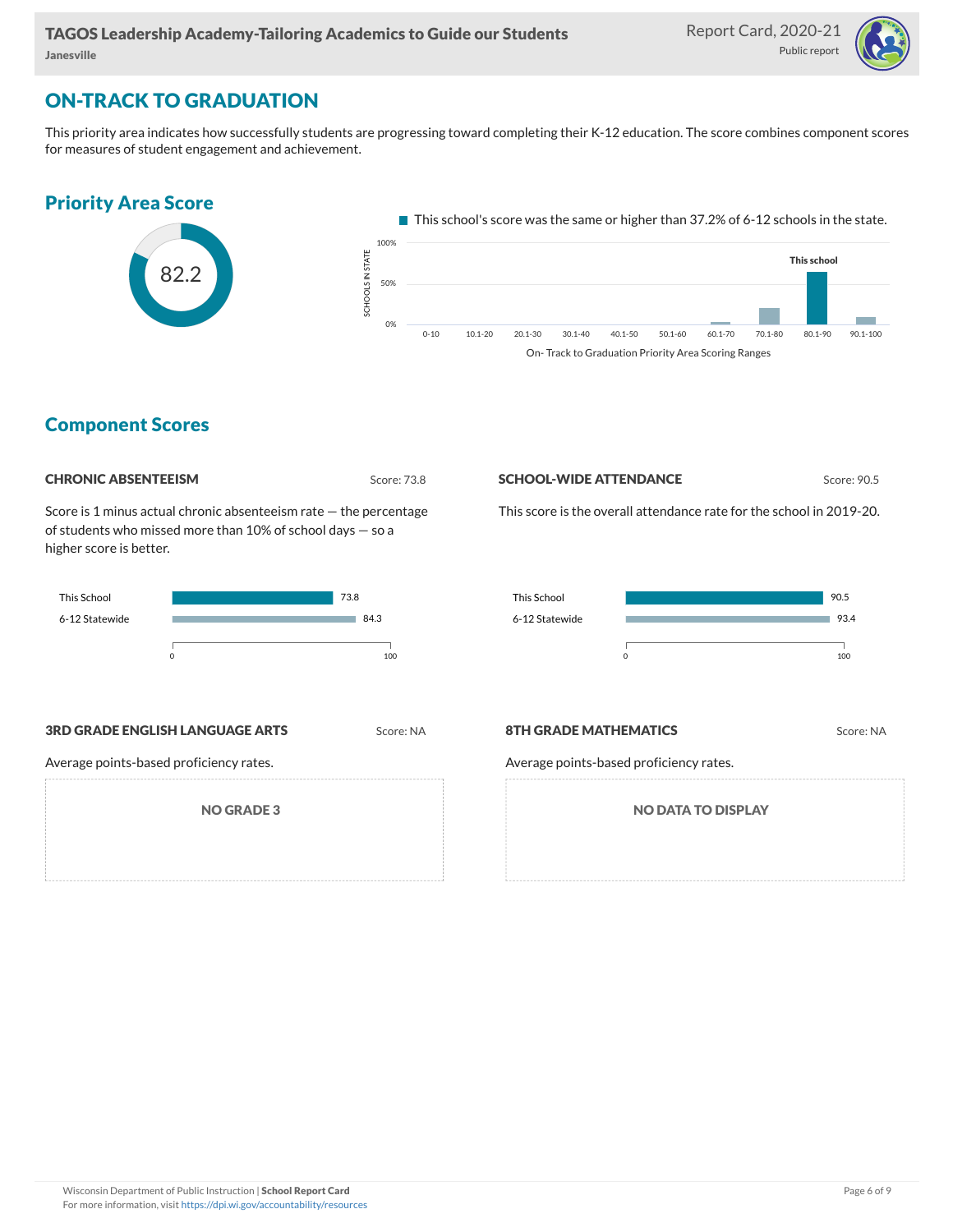

## ON-TRACK TO GRADUATION - ADDITIONAL INFORMATION

This page provides additional detail about chronic absenteeism and graduation and is for information only.

### Student Group Chronic Absenteeism Rates, Single-Year

|                                   | 2017-18     |           | 2018-19         |           | 2019-20         |         |  |
|-----------------------------------|-------------|-----------|-----------------|-----------|-----------------|---------|--|
|                                   | Students    | Rate      | <b>Students</b> | Rate      | <b>Students</b> | Rate    |  |
| All Students: 6-12 State          | 458,462     | 15.8%     | 459,977         | 15.9%     | 461,055         | 15.4%   |  |
| <b>All Students</b>               | 51          | 27.5%     | 68              | 19.1%     | 55              | 32.7%   |  |
| <b>Black or African American</b>  | 0           | <b>NA</b> | $\mathbf 0$     | <b>NA</b> | $\sim 20$       |         |  |
| Hispanic or Latino                | $\sim 20$   | $\star$   | $\sim 20$       | $\star$   | $\sim 20$       |         |  |
| White                             | 44          | 29.5%     | 56              | 16.1%     | 46              | 30.4%   |  |
| Two or More Races                 | $\Omega$    | <b>NA</b> | $\mathbf 0$     | <b>NA</b> | $\sim 20$       |         |  |
| <b>Economically Disadvantaged</b> | 28          | 39.3%     | 29              | 31.0%     | 27              | 29.6%   |  |
| <b>English Learners</b>           | $\sim 20$   | $\star$   | $\angle 20$     | $\star$   | $\angle 20$     |         |  |
| <b>Students with Disabilities</b> | $\angle 20$ | $\star$   | $\sim 20$       | $\star$   | $\leq 20$       | $\star$ |  |

#### Student Group Graduation Rates

This table shows for each of two cohorts the percentage of students starting high school together who graduated by 2019-20. The four-year rate pertains to students who started high school four years earlier, and the seven-year rate pertains to students who started seven years earlier.

|                                   |                    | Four-year cohort graduation rate |       | Seven-year cohort graduation rate |           |           |  |  |  |
|-----------------------------------|--------------------|----------------------------------|-------|-----------------------------------|-----------|-----------|--|--|--|
|                                   | Students in cohort | Graduates                        | Rate  | Students in cohort                | Graduates | Rate      |  |  |  |
| All Students: 6-12 State          | 66,987             | 60,500                           | 90.3% | 65,509                            | 60,787    | 92.8%     |  |  |  |
| All Students                      | $\angle 20$        |                                  |       | $\angle 20$                       |           |           |  |  |  |
| <b>Black or African American</b>  | $\angle 20$        |                                  |       | $\Omega$                          | <b>NA</b> | <b>NA</b> |  |  |  |
| White                             | $\angle 20$        |                                  |       | $\angle 20$                       | $\ddot{}$ |           |  |  |  |
| <b>Economically Disadvantaged</b> | $\angle 20$        |                                  |       | $\angle 20$                       |           |           |  |  |  |
| Students with Disabilities        | $\angle 20$        |                                  |       | $\angle 20$                       |           |           |  |  |  |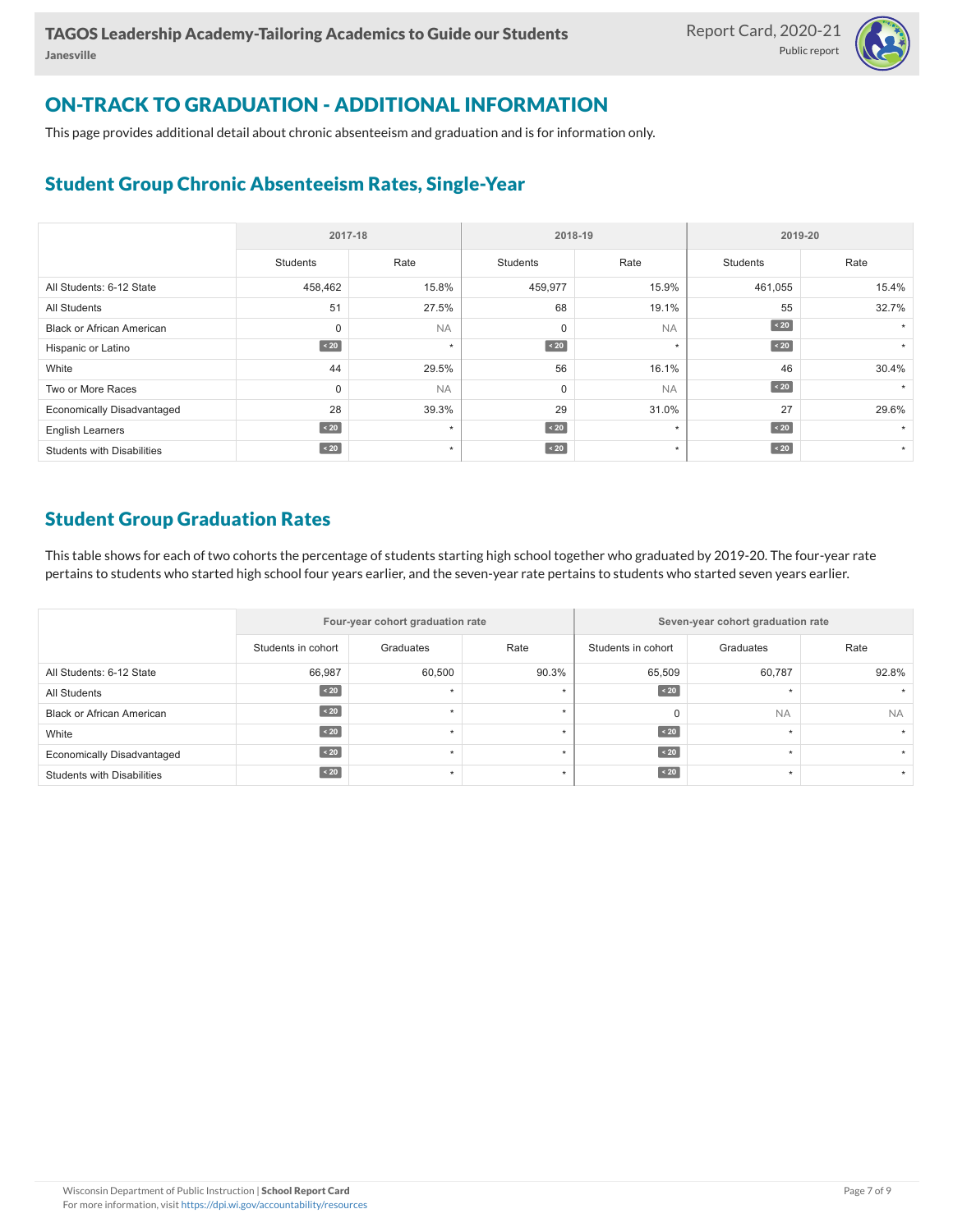

# POSTSECONDARY PREPARATION, 2019-20

Section 115.385 (d)1.-5., Wis. Stat., requires report cards to include data on pupil participation in various postsecondary preparation opportunities. All data are for grades 9-12. This is for information only and does not affect scores. Course and program data are reported by schools and districts to DPI, and this is the first time these data are included on report cards. Please use caution when interpreting these data. Asterisks replace all-student participation data if the school enrolled fewer than 20 students.

# Participation by Type of Postsecondary Preparation

| <b>ADVANCED COURSES</b>                                                         |                       | <b>DUAL ENROLLMENT</b> | <b>INDUSTRY-RECOGNIZED</b>                                                  |       | <b>WORK-BASED LEARNING</b>                                                      |                                                               |  |
|---------------------------------------------------------------------------------|-----------------------|------------------------|-----------------------------------------------------------------------------|-------|---------------------------------------------------------------------------------|---------------------------------------------------------------|--|
| State                                                                           | School                | State                  | School                                                                      | State | School                                                                          | State                                                         |  |
| 19.2%                                                                           | 2.0%                  | 17.8%                  | 0.0%                                                                        | 1.4%  | 0.0%                                                                            | 2.4%                                                          |  |
| No students successfully<br>completed an Advanced<br>Placement or International |                       |                        |                                                                             |       |                                                                                 | No students participated in a<br>work-based learning program. |  |
|                                                                                 | Baccalaureate course. |                        | 1 student successfully<br>completed at least one dual<br>enrollment course. |       | <b>CREDENTIALS</b><br>No students earned an industry-<br>recognized credential. |                                                               |  |

### Student Group Participation

This table compares the percentages of students in the school participating in different types of postsecondary preparation opportunities with the percentages for the state. All groups present in the school are shown. Total student enrollments are given for reference.

|                                   | <b>Total # Enrolled</b> |         | <b>Advanced Courses</b> |              | <b>Dual Enrollment</b> |              | Industry-Recognized<br><b>Credentials</b> |       | <b>Work-Based Learning</b> |       |
|-----------------------------------|-------------------------|---------|-------------------------|--------------|------------------------|--------------|-------------------------------------------|-------|----------------------------|-------|
|                                   | School                  | State   | School                  | <b>State</b> | School                 | <b>State</b> | School                                    | State | School                     | State |
| Black or African American         | $\angle 20$             | 24,232  | $\star$                 | 11.5%        | $\star$                | 9.9%         | $\star$                                   | 0.3%  | $\star$                    | 0.8%  |
| Hispanic or Latino                | $\sim 20$               | 31,812  | $\star$                 | 14.7%        | $\star$                | 14.1%        | $\star$                                   | 0.9%  | $\star$                    | 1.4%  |
| White                             | 40                      | 188,332 | $0.0\%$                 | 20.8%        | $0.0\%$                | 19.7%        | $0.0\%$                                   | 1.6%  | $0.0\%$                    | 2.8%  |
| Two or More Races                 | $\angle 20$             | 9,226   | $\star$                 | 16.1%        | $\star$                | 13.3%        |                                           | 1.1%  | $\star$                    | 1.4%  |
| <b>Economically Disadvantaged</b> | 23                      | 97,617  | $0.0\%$                 | 11.0%        | 0.0%                   | 13.7%        | 0.0%                                      | 0.8%  | $0.0\%$                    | 1.7%  |
| <b>English Learners</b>           | $\angle 20$             | 13,412  | $\star$                 | 8.7%         | $\star$                | 14.1%        | $\star$                                   | 0.5%  | $\star$                    | 1.3%  |
| <b>Students with Disabilities</b> | $\sim 20$               | 34,473  | $\star$                 | 2.9%         | $\star$                | 10.2%        | $\star$                                   | 0.5%  | $\star$                    | 1.4%  |